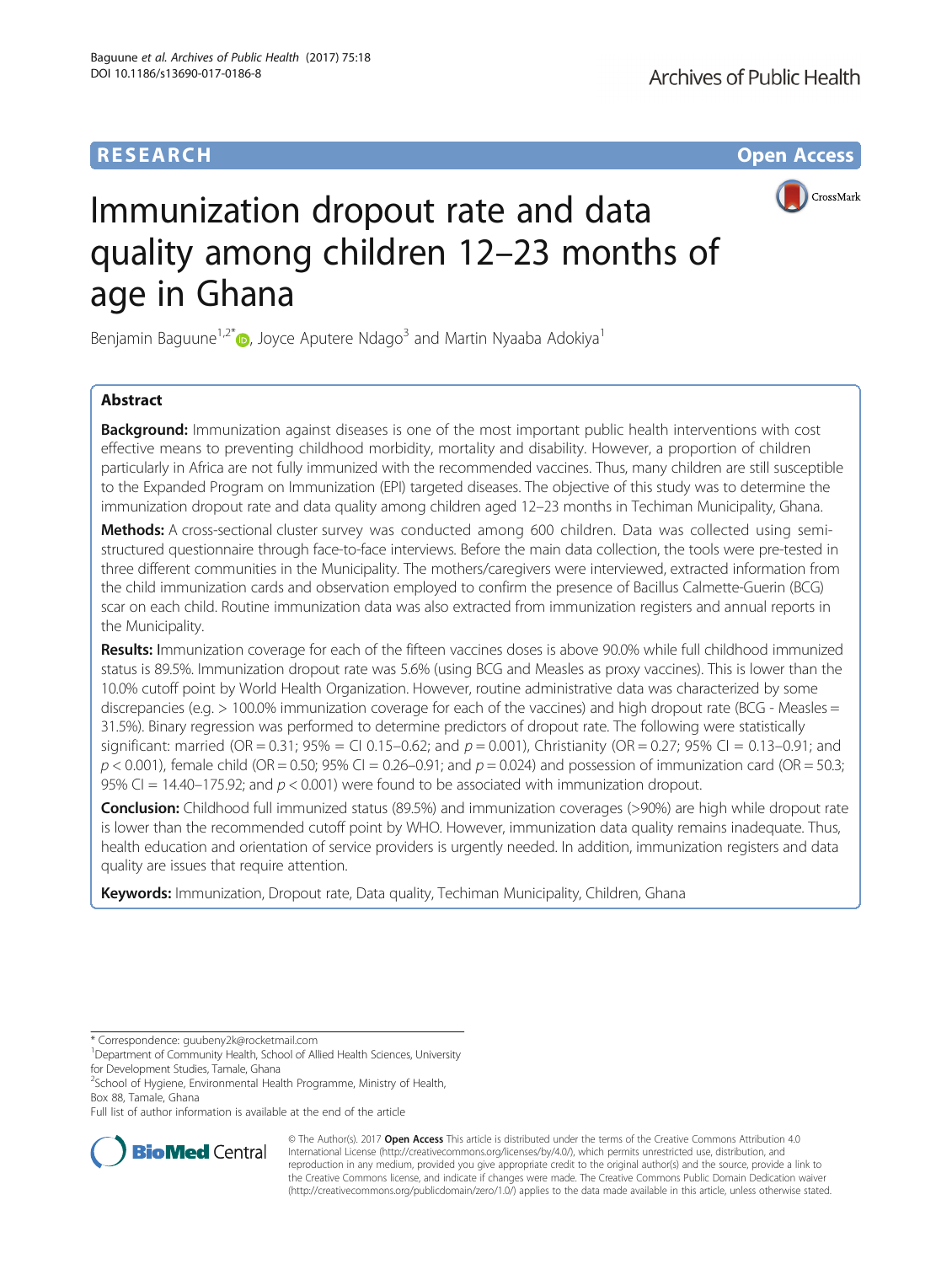# Background

Immunization is the most effective means of combating communicable diseases [[1\]](#page-7-0). It is proven as one of the most cost effective health interventions worldwide, through which a number of childhood diseases have been prevented or eradicated [\[2](#page-7-0)]. Immunization campaigns carried out from 1967 to 1977 by the World Health Organization (WHO) eradicated the natural occurrence of small pox. Currently, polio is eliminated from; America (in 1994), the Western Pacific (in 2000), and the European WHO regions (in 2002) [[2\]](#page-7-0). Since the beginning of the Expanded Program on Immunization (EPI) in 1974, vaccines have significantly reduced vaccine preventable diseases (VPDs) and deaths worldwide. However, a proportion of children are not fully immunized with the recommended vaccines. Thus, many children are still susceptible to the EPI targeted diseases [[3, 4](#page-7-0)]. In 2011, about 107 million infants (83%) worldwide received the third dose of Diphtheria-Pertussis-Tetanus (DPT) vaccine. Approximately, 22.4 million children failed (dropout) to receive the DPT3 dose leaving many children susceptible to VPDs and death [\[5](#page-7-0)]. In 2011, WHO estimated DPT3 coverage as 85% among children aged <12 months worldwide with a range of 71% in African region to 96% in western pacific [\[6](#page-7-0)]. Despite the global progress, many children particularly those in less developed countries like Ghana remain at risk of VPDs [[4, 7\]](#page-7-0).

In June 1978, Ghana launched the EPI with six antigens – Bacillus Calmette-Guerin (BCG), Measles, DPT and Oral Polio vaccine (OPV) for children under one year of age and tetanus toxoid (TT) vaccination for pregnant women. The launch was in response to the national health policy to reduce morbidity and mortality of VPDs which contributed significantly to both infant and child mortality in the country [[8\]](#page-7-0). Fourteen years (1992) after the launch, the government added yellow fever vaccine to the national immunization program. In January 2002, Ghana in partnership with the Global Alliance for Vaccines and Immunization (GAVI) Initiative and supported by other health development partners added Hepatitis B and Haemophilus influenza type B vaccines. The two new vaccines are combined with DPT vaccine to form DPT-Hib-Hep (penta vaccine). Vaccines against Rotavirus Diarrhoea and Pneumonia diseases were also introduced in 2012. The EPI objective is to reduce the incidence of VPDs and poverty as well as the overall health system strengthening in the country. To achieve this objective, daily immunization services for children and pregnant women are provided through static and outreach sites [\[9](#page-7-0)].

Ghana Health Service (GHS) is committed to universal coverage of quality immunization services to all communities irrespective of geographical location and accessibility. According to the 2014 Ghana Demographic and Health Survey (GDHS), about 77% and 23% of children between the ages of 12 and 23 months were fully immunized and partially immunized (using immunization records and mothers' recall) respectively. Moreover, infant and under five mortality rates were reported as 41 and 60 deaths per 1000 live births in 2014, 50 and 80 deaths per 1000 live births in 2008 and 64 and 111 deaths per 1000 live births in 203 respectively [\[10\]](#page-7-0).

In Techiman, routine administrative immunization coverage ranges from 101.4% (Penta-3) to 167.6% (OPV-0) according to the Techiman Municipal Health Directorate (TMHD) report in 2015 [\[11](#page-7-0)]. While immunization dropout rate was 31.5% (using BCG and measles as proxy vaccines) [[11](#page-7-0)]. In 2001, WHO and GHS indicated a dropout rate >10% in the EPI program requires an action [\[12](#page-7-0)]. Administrative coverage are inconsistent, abnormally high as well as high dropout rates [\[12](#page-7-0)]. Routine reports provide information on immunization coverage; however, these may be inaccurate and misleading. Therefore, coverage surveys can validate routine reports and provide additional information on immunization and identify strategies to improve immunization activities [[12](#page-7-0), [13\]](#page-7-0). Thus, the objective of this study was to determine the immunization dropout rate and data quality among children aged 12–23 months in Techiman Municipality, Ghana.

# **Methods**

# Study and setting

Techiman Municipal is situated in the central part of the Brong-Ahafo Region of Ghana. It shares boundaries with five districts, namely: Techiman North, Akumadan, Nkronza, Wenchi and Sunyani West Districts. The Municipality has a population of 166,497 projected from the 2010 population and housing census [[11\]](#page-7-0). This population represents about 6.4% of the Regional total population. It has the highest population density of 256.5 people per square kilometer. Health services are provided through public and private health facilities. They include Health centres, Community-based Health Planning and Services Compounds (CHPS), Clinics and Maternity homes. As part of decentralization of the health system, the Municipality has been demarcated into seven sub-municipals to facilitate health services delivery.

# Study design

A cross-sectional cluster survey design was employed. All children between the ages of 12–23 months were eligible. Firstly, 30 clusters (communities) were selected in the Municipality. They were selected using probability proportional to their size (estimated population data). The community data was provided by the Municipal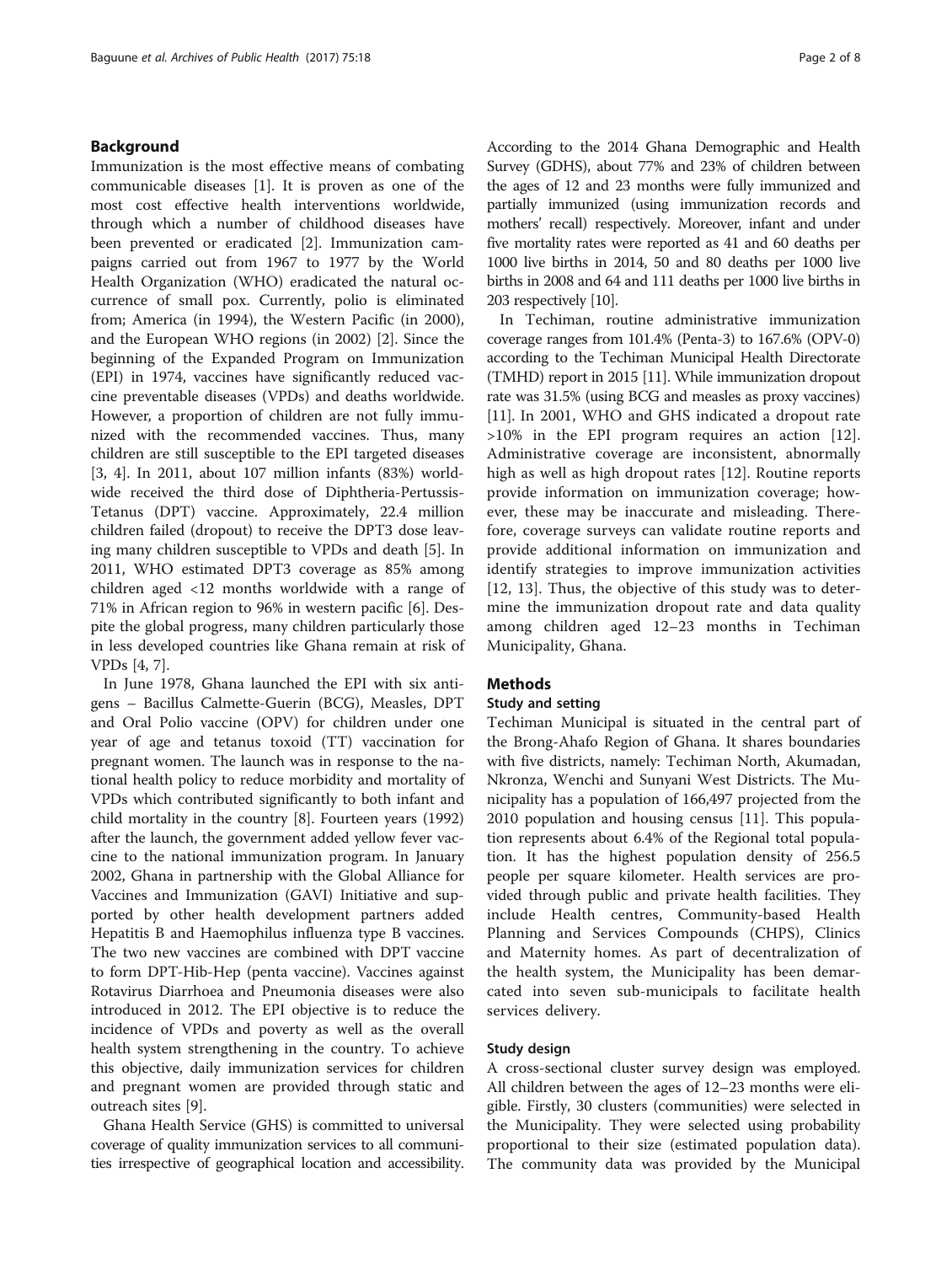health directorate. The second stage involved the use of the EPI random walk method to select 20 children from each cluster. Two field enumerators were recruited and trained on the study protocol and semi-structured questionnaires. In addition, a pre-test was conducted after the training to determine the validity and reliability of the study tools. Actual data collection happened from 30<sup>th</sup> January to 20<sup>th</sup> February 2016.

# Sampling procedure

A '30  $\times$  20' cluster sampling method was used for the study. The 30 clusters were selected using cluster identification form through the probability proportionate to size simple random method. Twenty (20) households from each of the 30 clusters were sampled. The starting point was selected as the first household for each cluster and then continued to the next nearest household until 20 eligible children were obtained. Door-to-door visits and face-to-face interviews were conducted with mothers/caregivers who had children 12–23 month as well as observation of the children for the presence of BCG scar.

# Sample size determination

The sample size was calculated using the formula  $N = [De \times$  $Z^2 \times p$  (1-p)]/d<sup>2</sup> [\[14\]](#page-7-0). Where, N is the sample size, De (2) is the design effect, the ratio between the variance from the cluster design to the variance that would be obtained from a simple random sampling [\[14](#page-7-0)], Z (1.96) is the certainty wanted expressed in the percentage point of normal distribution corresponding to the 2-sided level of significant, P (77%) is the immunization coverage of Ghana [\[10](#page-7-0)] and d (5%) is the desired width of the confidence interval. Therefore;  $N = [2 \times (1.96)^2 \times 0.77 \times$ 0.23]/  $(0.05)^2 = 545$ . A non response rate of 10% was added, giving a total sample of 600. Proceeding from house to house looking for the inclusion criteria of haven at least one child aged 12–23 months, 600 respondents (mothers and caregivers) were selected and interviewed.

#### Data collection instrument and procedures

A modified WHO-EPI semi-structured questionnaire was used for the data collection. The questionnaire included items on socio-demographic characteristics and infant immunization information. After informed consent was received, the mothers/caregivers of selected children participated in a structured interview. Information on immunization coverage was obtained in two ways: immunization cards and mothers'/caregivers' verbal reports. All mothers/caregivers were asked to show the interviewer the child health record card with immunization dates. If the card was available, the interviewer then extracted the dates of each immunization

received. In cases where it indicated in the immunization card that the child did not receive all vaccines, the mother/caregiver was asked whether the child had received other vaccines that were not recorded on the card. If they answered yes, the information was recorded. If there was no card, or if the mother/caregiver was unable to show it to the interviewer, the child's immunization information was based on their recall. Secondary data on routine immunization coverage was also extracted from registers and annual reports at the TMHD.

# Operational definitions Fully immunized

Child received 1 dose of Bacillus Calmette-Guerin (BCG), 4 doses of Oral Polio Vaccine (OPV), 3 doses of Pentavalent, 3 doses of Pneumococcal Vaccine (PCV), 2 doses of Rotarix (Rota) and 1 dose of Measles and 1 dose of Yellow fever vaccines is said to be fully immunized. That is, a total of seven (7) vaccines and fifteen (15) doses.

# Partially immunized

Child missed some of the prescribed vaccines doses considered to protect against vaccine preventable diseases.

# Not immunized

Child received none of the prescribed vaccines doses considered to protect against vaccine preventable diseases.

# Dropout rate

Percentage difference in coverage between two different doses in sequence.

# Data processing and analysis

At the end of the interviews, questionnaires were checked for completeness and internal consistency. Data was entered, cleaned and analyzed using Statistical Package for Social Sciences (SPSS) version 17.0. Descriptive statistics such as frequencies and percentages were produced and presented in tabular form. In addition binary regressions was also performed between dropout rate and socio-demographic characteristics of the respondent. Moreover, dropout rates between two vaccines doses in sequence were computed using the formula: Dropout rate = [(coverage of initial vaccine dose – coverage of ending vaccine dose)  $\div$  (coverage of initial vaccine dose)  $\times$  100], e.g. (BCG-Measles)/ (BCG)\*100.

# Ethics approval and informed consent

An introductory letter and approval was received to conduct the study from the School of Allied Health Sciences, University for Development Studies, Tamale, Ghana. In addition, permission letter was obtained upon a written request and explanation of the study protocol, methods and questionnaire from the Techiman Municipal Health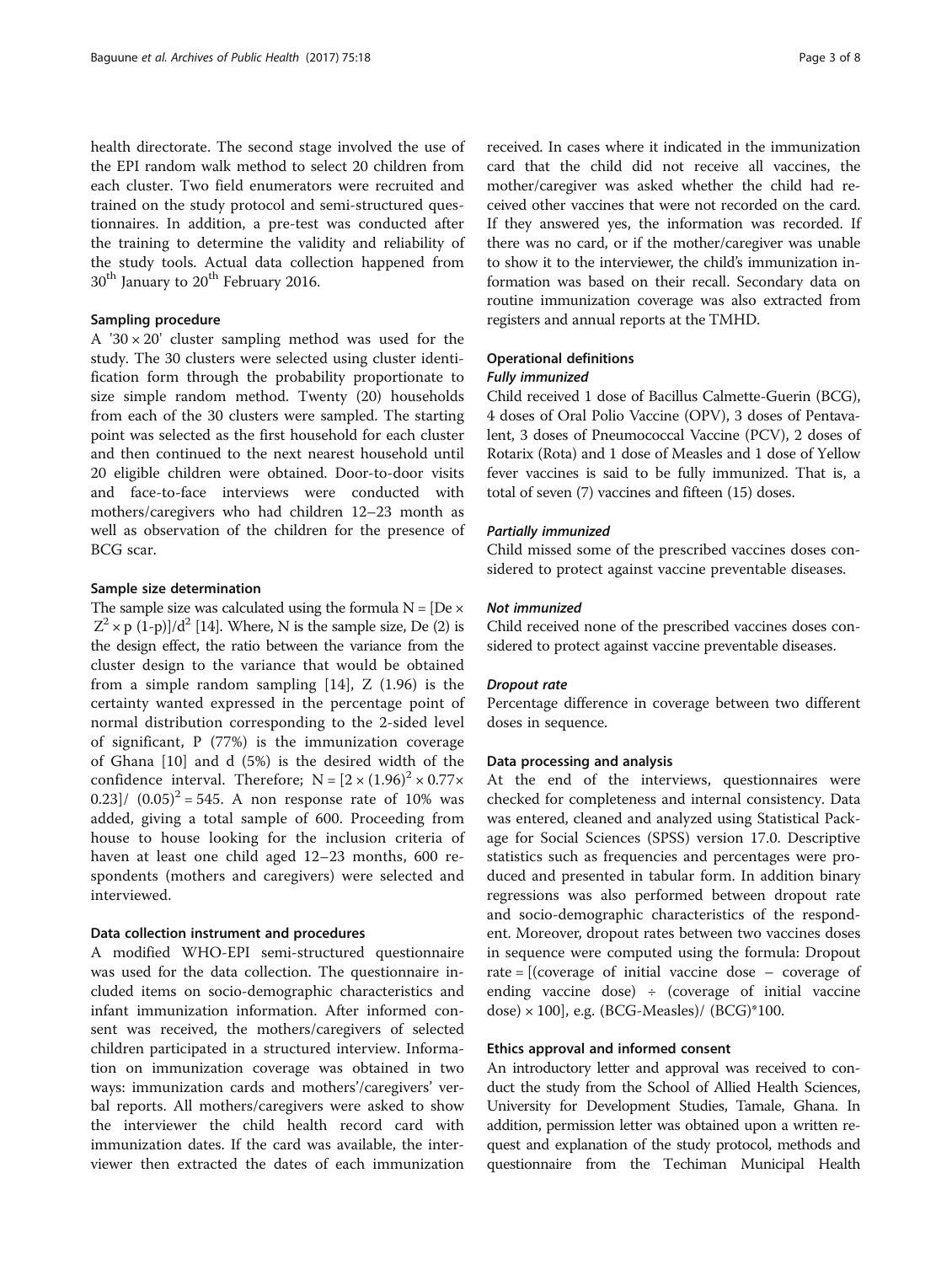Directorate. At the individual level, the protocol, methods and approach was explained in English or Twi (main local language) and a written consent was obtained from each respondents of 18 years of age and above before the interview was conducted. Among the few teenagers, consent was obtained through their husbands (those married) or parents (those unmarried). Respondents were informed that participating was voluntary and it was their right to stop at any time. They were also informed of data confidentiality by not using any personal identifiers.

# Results

In total, 600 children aged 12–23 months and their mother/caregivers were recruited for the study. Nearly, one-fifth (18.5%) of the respondents had no formal education while 7.5% had formal education up to tertiary level. About three-quarters (67.5%) of the mothers were Christians and Muslims were 25.5%. More than half (52.0%) of the respondents were married. Overall, 9.5% were <19 years and only 5.5% were  $\geq 50$  years of age. Less than half (43.0%) of the respondents were traders and 10.5% reported as salary workers (Table 1).

# Immunization status among children

Nearly, nine out of ten children (89.5%) were fully immunized at one year of age and above while 72.5% were fully immunized before one year of age, 9.5% were partially immunized and the remaining 1.0% received no vaccine (Table [2\)](#page-4-0).

# Comparison of survey and routine immunization dropout rates

The results show the proportion of children who received initial vaccine doses and dropped out before completing the schedule (15 doses) in the study. Dropout rate was determined for the entire EPI program using BCG as the entry vaccine and Measles as the exit vaccine (BCG coverage minus Measles coverage/BCG coverage\*100). Immunization dropout rates for the multi-dose vaccines (OPV, Penta, PCV and Rotarix) were also calculated and compared with the routine immunization dropout rates in 2015. The routine immunization dropout rate (31.5%) are high in 2015 compared to 5.6% dropout rate in the present study. For the multi-dose vaccines, Rotarix had no dropout rate in this study versus 6.8% based on routine immunization reports in 2015. Penta dropout rate (5.1%) was the highest in the survey. While OPV dropout rate (39.2%) was the highest in the routine immunization report (Table [3](#page-4-0)).

# Comparison of survey and routine immunization coverage Immunization coverage from routine administrative data were higher compared to the survey findings for

Table 1 Socio-demographic characteristics of mothers/caregivers, in Techiman Municipality, Ghana, 2016

| Variable                |                     | Number | Percentage (%) |
|-------------------------|---------------------|--------|----------------|
| Education               | No formal education | 111    | 18.5           |
|                         | Primary school      | 126    | 21.0           |
|                         | JSS/Middle school   | 252    | 42.0           |
|                         | SHS                 | 66     | 11.0           |
|                         | Tertiary            | 45     | 7.5            |
| Age                     | <19 years           | 57     | 9.5            |
|                         | $20 - 29$ years     | 225    | 37.5           |
|                         | 30-39 years         | 219    | 36.5           |
|                         | 40-49 years         | 66     | 11.0           |
|                         | $\geq 50$           | 33     | 5.5            |
| Marital status          | Never married       | 144    | 24.0           |
|                         | Married             | 312    | 52.0           |
|                         | Divorce             | 27     | 4.5            |
|                         | Separated           | 114    | 19.0           |
|                         | Widowed             | 3      | 0.5            |
| Ethnicity               | Akan                | 282    | 47.0           |
|                         | Dagaati             | 102    | 17.0           |
|                         | Frafra              | 57     | 9.5            |
|                         | Kusaasi             | 66     | 11.0           |
|                         | Ewe                 | 39     | 6.5            |
|                         | Dagomba             | 39     | 6.5            |
|                         | Others <sup>a</sup> | 15     | 2.5            |
| Religion                | Islam               | 153    | 25.5           |
|                         | Christianity        | 405    | 67.5           |
|                         | Traditionalist      | 6      | 1.0            |
|                         | No Religion         | 36     | 6.0            |
| Occupation              | Salary worker       | 63     | 10.5           |
|                         | Trader              | 258    | 43.0           |
|                         | Farmer              | 132    | 22.0           |
|                         | Artisan             | 99     | 16.5           |
|                         | Housewife           | 48     | 8.0            |
| Sex of child            | Male                | 303    | 50.5           |
|                         | Female              | 297    | 49.5           |
| Card possession         | Yes                 | 582    | 97.0           |
|                         | No                  | 18     | 3.0            |
| Relationship with child | Mother              | 540    | 90.0           |
|                         | Caregiver           | 60     | 10.0           |

Others<sup>a</sup> (Gurisi - 4, Krobo – 3, Wangara – 3, Sisaala – 3, Gruma – 1 and Fulani – 1)

all the 15 vaccines doses. Coverage for the routine immunization ranges 101.4% (Penta-3) to 167.6% (OPV-0) and coverages among the survey results ranges from 92.0% (Measles and Yellow fever) to 99% (OPV-1, OPV-2, Penta-1, Penta-2, Rotarix-1 and Rotarix-2). Coverage of all the first doses of multi-dose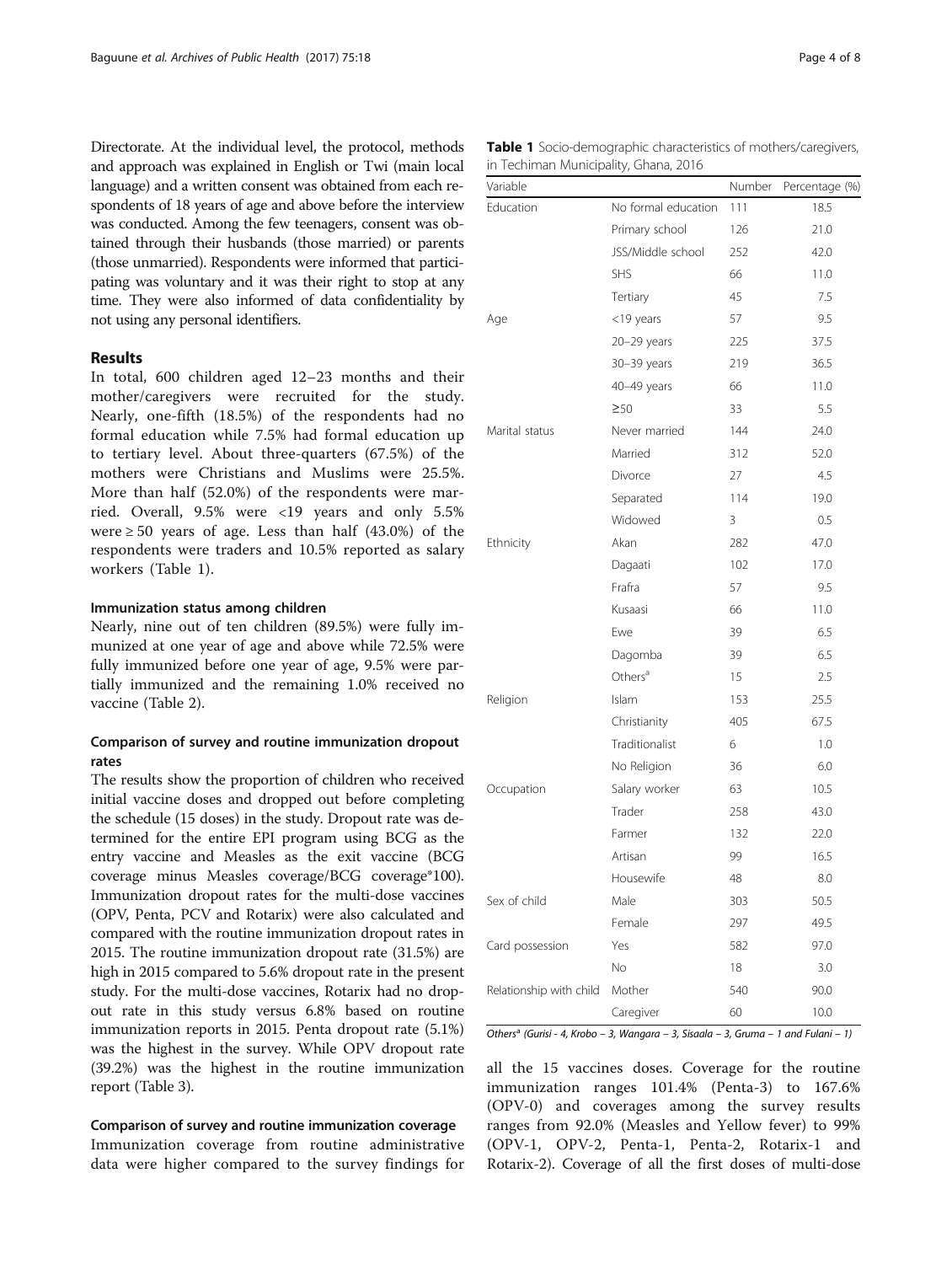<span id="page-4-0"></span>Table 2 Immunization status among children age 12-23 months in the Techiman Municipality, Ghana, 2016

| Variable                                                  | Number | Percent (%) |
|-----------------------------------------------------------|--------|-------------|
| Fully immunized by time of survey<br>(one year and above) | 537    | 89.5        |
| Fully immunized before one year                           | 435    | 72.5        |
| Partially immunized                                       | 57     | 9.5         |
| Not immunized                                             | 6      | 1.0         |
| Total                                                     | 600    | 100.0       |

vaccines are higher than the last in series, except Rotarix in the study (Table [4\)](#page-5-0).

# BCG immunization and formation of BCG scar

The results on BCG immunization status and formation of scar are presented in Table [5](#page-5-0). Majority (92.5%) the children who were immunized also had visible BCG scar (immunization status based on card - 95.3% versus mothers' recall - 80.0%). The remaining 7.5% had no visible BCG scar (immunization status based on card – 4.7% versus mothers' recall – 20.0%). All defaulted children did not have visible BCG scar (Table [5](#page-5-0)).

# Factors predicting immunization dropout

Table [6](#page-6-0) show predictors of immunization dropout in the study area. In the binary multivariate analysis, factors found to be statistically significant with dropout were marital status, religion, sex of child and possession of immunization card. Children from married mothers (OR = 0.31, 95% CI = 0.15–0.62; and  $p = 0.001$ ) are less likely to drop from the immunization schedule than children from unmarried. Also, children with Christian mothers (OR = 0.27; 95% CI = 0.13–0.91; and  $p < 0.001$ ) are less likely to dropout immunization schedule compared to non-Christian. Male children are more likely to drop out compared to females  $(OR = 0.05; 95\%)$  $CI = 0.26 - 0.91$ ; and  $p = 0.024$ ). Children without immunization cards (OR = 50.3;95% CI = 14.40–175.92; and  $p < 0.001$ ) are more likely to drop out compared to those who possessed it.

# **Discussion**

This study determined immunization dropout rate and data quality among children aged 12–23 months in Ghana. Overall, childhood full immunization status was 89.5% while coverage was 90.0% in the present study. This is about 12.5% higher than the national status (77.0%) [\[10](#page-7-0)]. Immunization coverage based on child immunization card and mothers' recall for various vaccines were high - from 92.0% (Yellow fever and Measles) to 99.0% (OPV1, OPV2, Penta 1, Penta 2 and Rota). However, administrative data exceeded 100.0%. For example, 101.4% for Penta-3 and 167.6% for OPV-0 as reported in the 2015 [[11](#page-7-0)]. These discrepancies and high coverages are unexplained except to speculate such as under qualified staff responsible for handling immunization data and inadequate facilitative supervision and monitoring. Another possible explanation is low utilization of data in planning and decision-making particularly at the sub-national levels. This may also be attributed to poor data management including inaccurate population denominator.

Even within the same routine administrative data, there are inconsistencies and problems of sequence. For instance, the findings show OPV-0 coverage (167.6%) to be even higher than BCG coverage (161.0%) from the routine administrative data. This is an unusual pattern and problem of immunization sequence. BCG vaccine is given up to one year of age while OPV-0 vaccine is given only up to two weeks of child's life [[9\]](#page-7-0). The expectation is for BCG coverage to be higher than OPV-O due to the longer duration and the opportunity to still take the vaccine up to one year compared to only two weeks period for OPV-0. Without any strong evidence for this discrepancy, we are attempted to attribute it to the observed immunization data management problems.

Though high immunization coverages are reported in the present study, there are still problems of dropouts in immunization services. In Ghana, dropout rate is determined using coverages of BCG as entry vaccine and Measles as exit vaccine. Dropout rates is a proxy measure of utilization of EPI services. In addition, it is an

Table 3 Comparison of routine immunization and survey dropout rate, in Techiman Municipal, Ghana, 2016

| Vaccines in series    | Routine dropout rate, 2015 |             | Survey dropout rate, 2016 |             | Absolute difference |
|-----------------------|----------------------------|-------------|---------------------------|-------------|---------------------|
|                       | Number                     | Percent (%) | Number                    | Percent (%) | in dropout rate (%) |
| BCG - Measles         | 3358                       | 31.5        | 33                        | 5.6         | 25.9                |
| $OPV-0 - OPV-3$       | 4361                       | 39.2        | 18                        | 3.1         | 36.1                |
| Penta-1 - Penta-3     | 501                        | 6.9         | 30                        |             | 1.8                 |
| $PCV-1 - PCV-3$       | 1023                       | 13.0        | 29                        | 4.9         | 8.1                 |
| Rotarix-1 - Rotarix-2 | 544                        | 6.8         |                           | $0.0\%$     | 6.8                 |
|                       |                            |             |                           |             |                     |

BCG Bacillus Calmette-Guerin OPV Oral Polio Vaccine

Penta Pentavalent vaccine (DPT-Hib-Heb)

PCV Pneumococcal Vaccine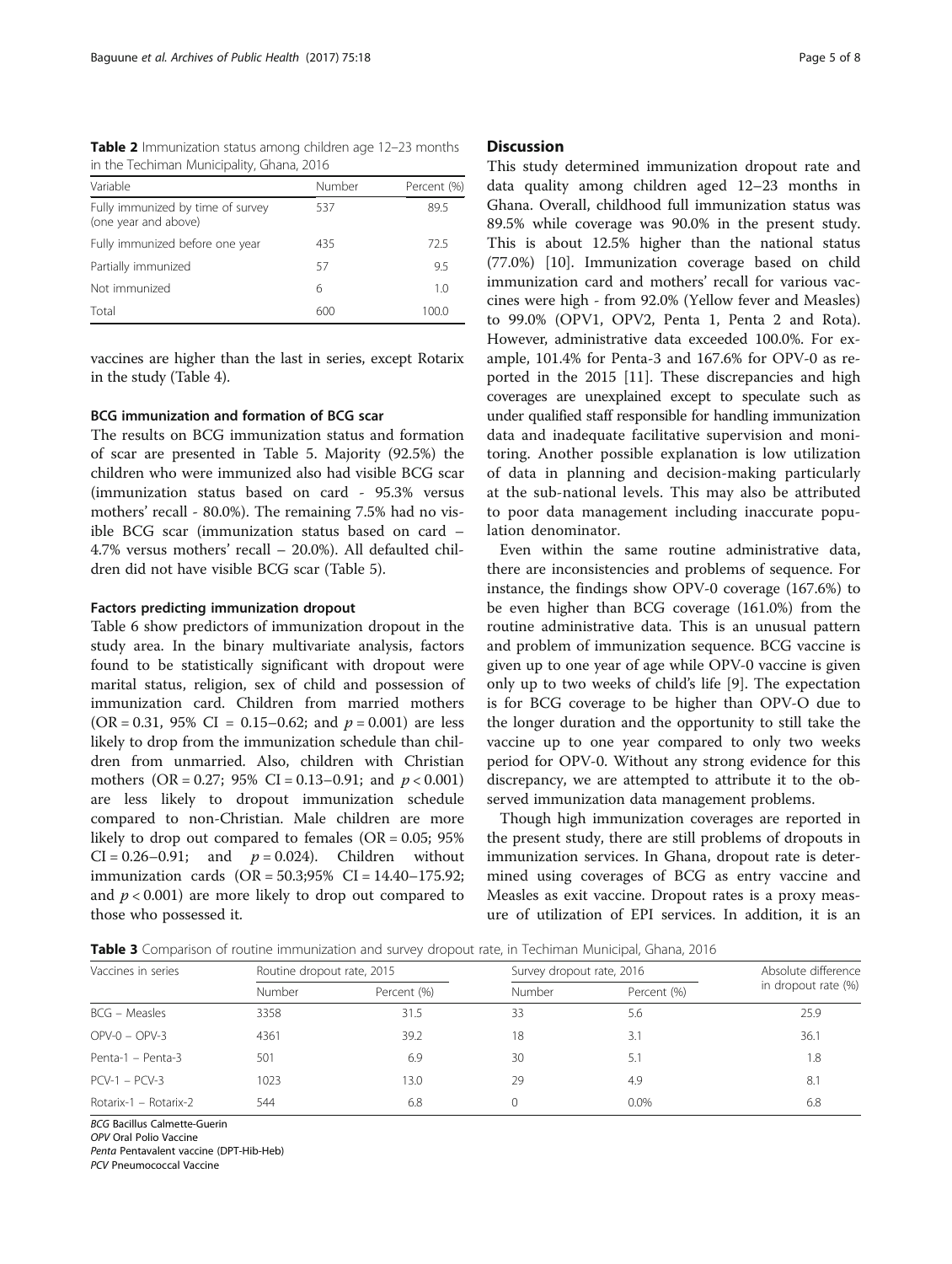| Vaccine<br>Routine coverage, 2015<br>Number of respondents = $6630$<br>Number |       |                               | Coverage survey, 2016 |                          | Absolute % difference |
|-------------------------------------------------------------------------------|-------|-------------------------------|-----------------------|--------------------------|-----------------------|
|                                                                               |       | Number of respondents $= 600$ |                       | between the same vaccine |                       |
|                                                                               |       | Percent (%)                   | Number                | Percent (%)              |                       |
| <b>BCG</b>                                                                    | 10677 | 161.0                         | 585                   | 97.5                     | 63.5                  |
| OPV-0                                                                         | 11114 | 167.6                         | 582                   | 97.0                     | 70.6                  |
| OPV-1                                                                         | 7991  | 120.5                         | 594                   | 99.0                     | 21.5                  |
| OPV-2                                                                         | 7347  | 110.8                         | 594                   | 99.0                     | 11.8                  |
| OPV-3                                                                         | 6753  | 101.8                         | 564                   | 94.0                     | 7.8                   |
| Penta-1                                                                       | 7250  | 109.4                         | 594                   | 99.0                     | 10.4                  |
| Penta-2                                                                       | 6749  | 101.8                         | 594                   | 99.0                     | 2.8                   |
| Penta-3                                                                       | 6723  | 101.4                         | 564                   | 94.0                     | 7.4                   |
| PCV-1                                                                         | 7874  | 118.7                         | 591                   | 98.5                     | 20.2                  |
| PCV-2                                                                         | 7296  | 110.1                         | 591                   | 98.5                     | 11.6                  |
| PCV-3                                                                         | 6851  | 103.3                         | 562                   | 93.7                     | 9.6                   |
| Rotarix-1                                                                     | 7990  | 120.5                         | 594                   | 99.0                     | 21.5                  |
| Rotarix-2                                                                     | 7446  | 112.3                         | 594                   | 99.0                     | 13.3                  |
| Measles                                                                       | 7319  | 110.4                         | 552                   | 92.0                     | 18.4                  |
| YF                                                                            | 7619  | 114.9                         | 552                   | 92.0                     | 22.9                  |

<span id="page-5-0"></span>Table 4 Comparison of routine administrative immunization and survey coverages in Techiman Municipal, Ghana, 2016

Nr Routine immunization target population for 2015

Ns Survey sample size

BCG Bacillus Calmette-Guerin

OPV Oral Polio Vaccine Penta Pentavalent vaccine (DPT-Hib-Heb)

PCV Pneumococcal Vaccine

YF Yellow Fever Vaccine

indicator of the health system capacity to deliver services that require multiple visits by clients and health service providers [\[15](#page-7-0)]. The dropout rate of 5.6% is lower than both the national rate (8.3%) and WHO recommended cutoff point (10.0%) [[10, 12\]](#page-7-0). The present dropout rate in our study differs from previous studies conducted in Senegal (2005), Ghana (2015) and Nigeria (2005) where 30.9%, 31.5% and 65.5% were reported as dropout rates respectively [[11](#page-7-0), [16](#page-7-0), [17](#page-7-0)]. This success of lower dropout rate is likely due to the continued decentralization efforts in the health system as well as additional establishment of Community-based Health Planning Services (CHPS). CHPS serves as an entry point which provides both static and outreach sites with overall improvement

Table 5 BCG immunization status and BCG scar among children age 12–23 months in the Techiman Municipality, Ghana, 2016

|                     |                      | <b>BCG SCAR</b> |             | Total        |  |
|---------------------|----------------------|-----------------|-------------|--------------|--|
|                     |                      | Yes             | No          |              |  |
| <b>BCG COVERAGE</b> | Given<br>(Card only) | 543 (95.3%)     | 27 (4.7%)   | 570 (100.0%) |  |
|                     | Given<br>(History)   | 12 (80.0%)      | $3(20.0\%)$ | 15 (100.0%)  |  |
|                     | Not given            | $0(0.0\%)$      | 15 (100.0%) | 15 (100.0%)  |  |
| Total               |                      | 555 (92.5%)     | 45 (7.5%)   | 600 (100.0%) |  |

BCG - BCG Bacillus Calmette-Guerin

in access of immunization services and community involvement through health volunteers for defaulter tracing. One possible explanation for the high national level dropout rate may be underestimation of children qualified to receive immunization.

In the present study, predictors of dropout included marital status, religion, sex of child and possession of immunization card. Children from married families were less likely to drop out from immunization schedule compared to unmarried. Married families are more economically stable and most likely to discuss the health needs of their children including immunization. In addition, married women often receive addition support from their husbands and they feel confident to go out with their children for social and health programs. Unmarried mothers are unable to make healthy choices due to psychological trauma as well as hardships associated to unplanned single parenting.

Children from non-Christian families were more likely to drop out from immunization schedule compared to Christians. Religion remains a major factor in decision making including health seeking behavior. Sometimes, the actions and inactions of people from certain religions denomination are influenced by their perceptions rather than reality. This is a potential explanation for the findings of this study. Similar findings have been reported due to misconceptions by Muslim populations which negatively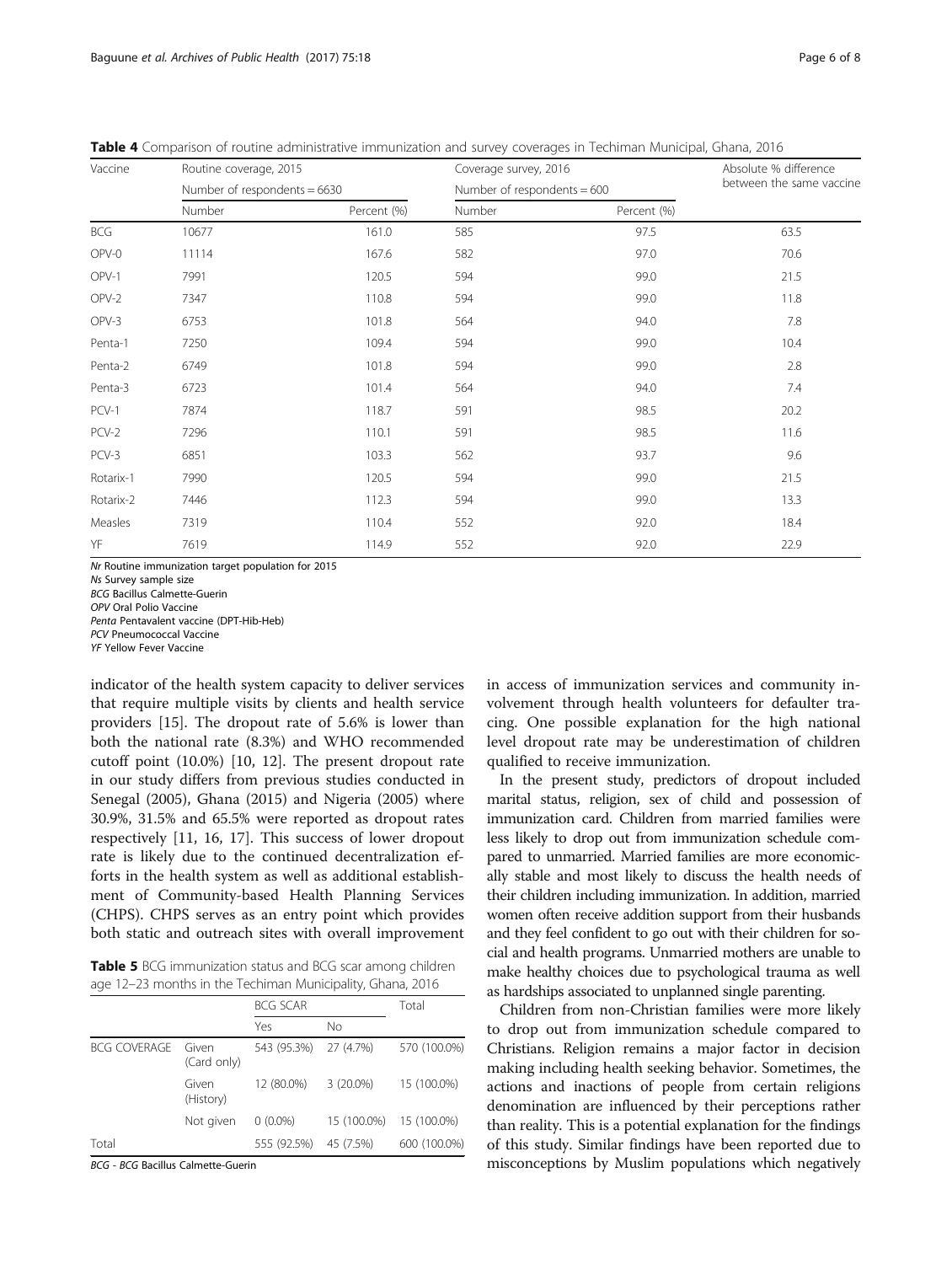| Variables                    | OR (Univariate) (95% CI) | $P$ -value | OR (Multivariate) (95% CI) | $P$ -value |
|------------------------------|--------------------------|------------|----------------------------|------------|
| Age of respondent            |                          |            |                            |            |
| $≤19$ years                  | 1.0                      |            | 1.0                        |            |
| >19 years                    | $0.59(0.27 - 1.27)$      | 0.175      | $0.45(0.18 - 1.14)$        | 0.093      |
| Relationship to child        |                          |            |                            |            |
| Mother                       | 1.0                      |            | 1.0                        |            |
| Not mother                   | $0.94(0.39 - 2.29)$      | 0.894      | $0.83(0.32 - 2.17)$        | 0.704      |
| Parity                       |                          |            |                            |            |
| 1-2 children                 | 1.0                      |            | 1.0                        |            |
| >2 children                  | 1.31 (0.76-2.24)         | 0.319      | $1.38(0.71 - 2.68)$        | 0.342      |
| Education status             |                          |            |                            |            |
| No formal education          | 1.0                      |            | 1.0                        |            |
| Formal education             | $0.70(0.37 - 1.29)$      | 0.253      | $0.97(0.46 - 2.07)$        | 0.946      |
| Marital status               |                          |            |                            |            |
| Not married                  | 1.0                      |            | 1.0                        |            |
| Married                      | $0.66$ $(0.39 - 1.12)$   | 0.127      | $0.31(0.15 - 0.62)$        | 0.001      |
| Ethnicity                    |                          |            |                            |            |
| Akan                         | 1.0                      |            | 1.0                        |            |
| Not Akan                     | $1.21(0.71 - 2.04)$      | 0.487      | $0.62$ $(0.31 - 1.27)$     | 0.192      |
| Religion                     |                          |            |                            |            |
| Not Christian                | 1.0                      |            | 1.0                        |            |
| Christian                    | $0.49(0.29 - 0.83)$      | 0.008      | $0.27(0.13 - 0.91)$        | < 0.001    |
| Child sex                    |                          |            |                            |            |
| Male                         | 1.0                      |            | 1.0                        |            |
| Female                       | $0.60(0.35 - 1.02)$      | 0.058      | $0.50(0.26 - 0.91)$        | 0.024      |
| Immunization card possession |                          |            |                            |            |
| Yes                          | 1.0                      |            | 1.0                        |            |
| No                           | 20.82 (7.50-57.82)       | < 0.001    | 50.3 (14.40-175.92)        | < 0.001    |

<span id="page-6-0"></span>Table 6 Binary regression of dropout rate and socio-demographic characteristics of respondents in Techiman Municipality, Ghana, 2016

Bold data were statistically significant at 95% CI and  $P = 0.05$ 

affected immunization up take in Northern Nigeria [[18](#page-7-0)]. We did not verify the misconception among Muslim groups that, immunization is a deliberate strategy to reduce the Muslim population rather than prevention of diseases. The existence of such misconceptions has the potential to continue to affect immunization uptake.

This study found more males dropout from immunization. Though, similar relation has been reported in Ghana, more females dropout from immunization compared to their males [\[10\]](#page-7-0). Sex as a predictor of immunization dropout is reported in other studies [[6, 19](#page-7-0)]. Kidane et al. (2008) [[19](#page-7-0)] found that, in spite universal access efforts to immunization services, sex discrimination against female children continue to exist in rural areas of Bangladesh.

Possession of immunization card is a predictor of dropout. Children without cards have higher probability of dropout. This is similar to a study conducted by

Russo et al. (2015) in the Dschang Region of Cameroon [[20\]](#page-7-0). Irregular visits to health facilities by mothers can affect possession of immunization card. However, mothers who accidentally loss these cards may feel reluctant to visit health facilities for new immunization due to perceived negative attitudes of some health workers if they are unable to provide the card. This may lead to dropout. It could also mean that certain immunizations may have been given to those children but because there are no records, mothers could easily forget and recall that no immunizations were given.

These findings have policy implications for health system in the country. The discrepancies found in the routine administrative data may lead to low utilization of the information planning and decision-making. It may also lead to under budgeting and supply of vaccines which can have unbearable consequences during outbreaks or emergencies. However, this can be seen as an opportunity to